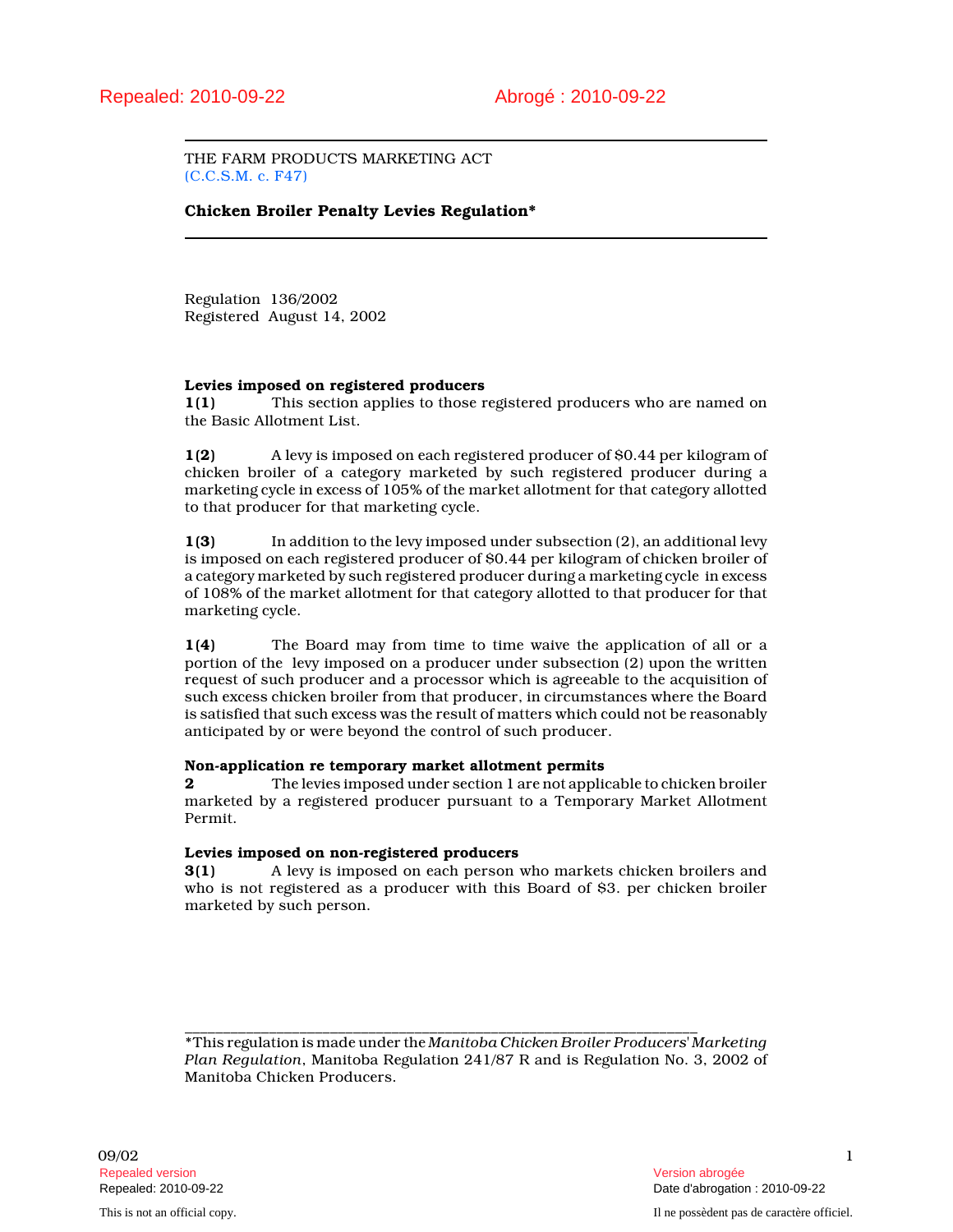3(2) The levy imposed under subsection (1) is not applicable to the first 999 chicken broilers marketed during a calendar year by a producer, provided such chicken broilers have been raised by that person and are delivered by that person during that calendar year

(a) directly to an individual for consumption by that individual and that individual's immediate family or any one of them; o r

(b) directly to a specified processor pursuant to an exemption authorizing such person to market chicken broilers to that specified processor.

#### Non-application to chicks

The levies imposed under sections 1 and 3 are not applicable to the marketing of chicken broilers less than 10 days old .

### Levies imposed re chick marketings

5(1) A levy is imposed on each producer who markets chicken broilers which are less than 10 days old of \$0.80 per chicken broiler marketed by such person unless the recipient of such chicken broilers has been issued a Chick Placement Permit authorizing that recipient to purchase or otherwise take delivery of such chicken broilers from that person at the time of such marketing.

5(2) The levy imposed under subsection (1) is not applicable to a sale or delivery of chicken broiler if less than 1,000 chicken broilers are marketed by the person marketing chicken broiler to the same recipient in a calendar year.

#### Live weight reference

6 References to weight of chicken broiler in this regulation are references to the live weight of such chicken broiler.

## Payment of levies

7 The levies imposed under this regulation shall be due and payable to this Board at its office, 1357 Kenaston Blvd., Winnipeg, Manitoba, within 15 days following delivery of notice in writing to such person by this Board of the amount of the levy calculated by this Board to be owing by him to this Board.

## Repeal

8 The Chicken Broiler Penalty Levies Regulation, Manitoba Regulation 94/2001, is repealed.

#### Coming into force

9 This regulation comes into force on September 1, 2002 or on the date it is registered with the Registrar of Regulations, whichever is later.

June 19, 2002 MANITOBA CHICKEN PRODUCERS:

Waldie Klassen Chairman

Fred Homann **Secretary**